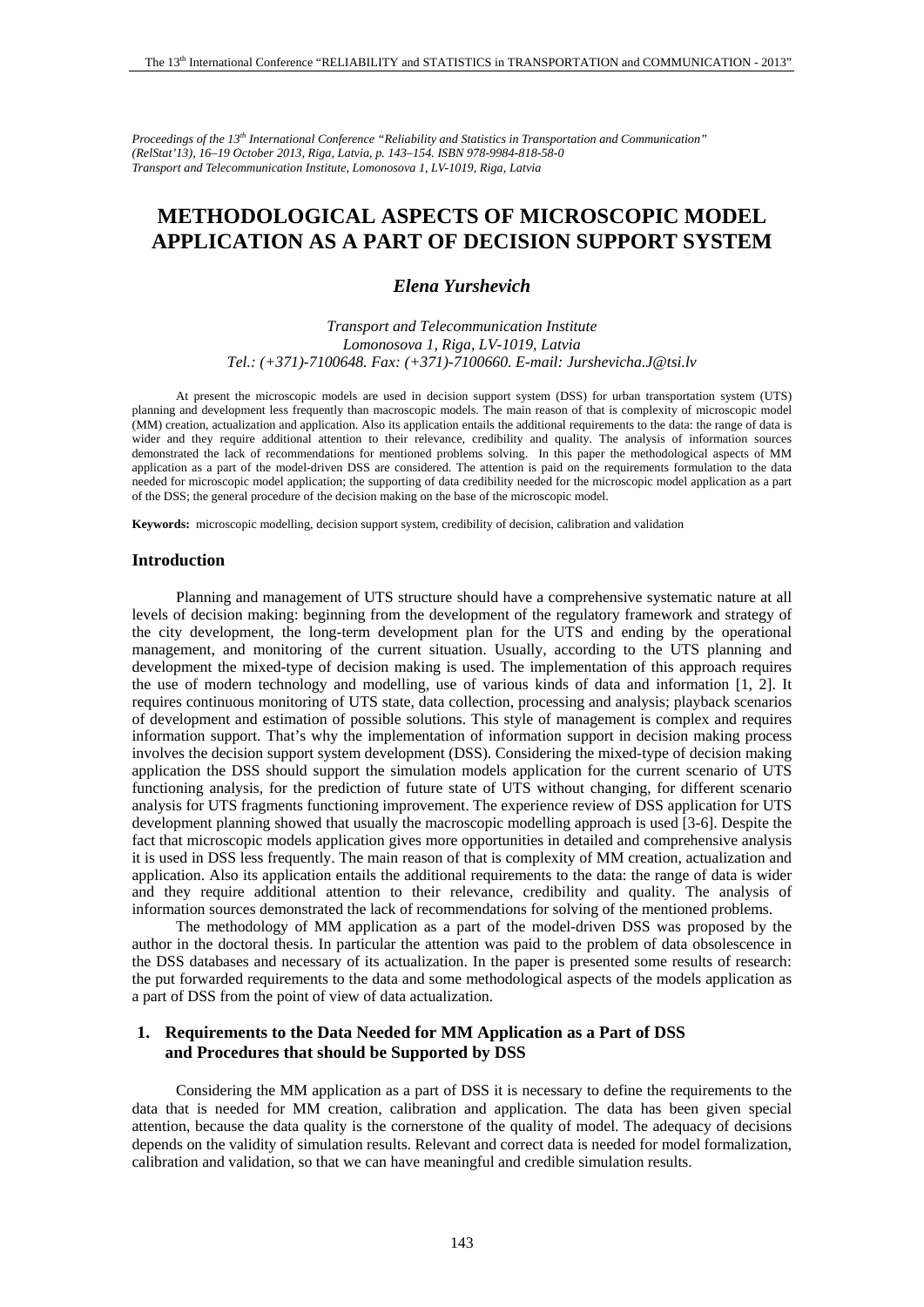First of all, it is necessary to define the data and information that should be stored in the DSS data bases and knowledge bases. The list of data depends on the structure of UTS MM that includes the model of the transportation network and its infrastructure, the model of public transport network, the microscopic model of drivers' behaviour, the model of traffic routing, the model for assessment of the impact on the environment, the model of the demand on transportation of inhabitants that used the public transport and private vehicles. So the following groups of data and information are used:

- Data about road network geometry, its properties and attributes, the parameters of intersection functioning;
- Information about the public motor vehicle fleet, public transport lines and schedule;
- Information about private vehicles, cargo and pedestrians traffic flows: properties, structure, OD-matrices, information on traffic allocation to routes at the crossroads (in case of static routing);
- Information about the demand for transportation/movements and the proposed possibility of routing to the destination point (in case of dynamic routing).

Also, the following data are needed for the calibration and validation procedures that are the important stages of MM creation and using:

 Aggregated data: the characteristics of queues (mean and maximum value of queuing delay, average and maximum value of queue length), the journey time (measured average value of journey time of vehicles from one UTS point to another), the density of traffic flow on the network fragments, the amount of traffic on certain fragments of the transportation network; Disaggregated data: the car following trajectory, the vehicles speed trajectory.

Secondly, considering the aspects of data collecting, preparing, storing and using in DSS the requirements to it are necessary to formulate: the data should satisfy the homogeneity, relevancy, and actuality requirements. Since it is not possible to employ rough measurements for modelling directly – processing and analysis of measured data in parallel with the modelling process is required. From this point of view, DSS should provide the relevant procedures of data processing and analysis.

The typical problems working with data: the data missing, outliers, data heterogeneity. To eliminate the problem of data missing, the DSS should provide for well-known statistical techniques for replacing the missing observations by the mean values estimation, by the regression model's predicted values, etc. Any outliers in the data may lead to biased estimations of the average values and wrong conclusions. The outliers may be due to operator errors made during the data entry, those made when fixing the results of surveys and monitoring the system, and due to technical hardware failures. In the DSS, special partially automated procedures should be provided for preliminary statistical analysis needed to distinguish outliers (graphical analysis, tests) and exclude them.

The special attention should be paid to the data homogeneity. The following may be determined as the causes for heterogeneity of data samples:

- time shift during the data collection,
- violation of a unique data collection methodology by the survey process participants,
- UTS behaviour changing during the data collection;
- Data using form different databases and information sources.

In order to reduce the possibility of non-uniform sampling of numerical values of the system parameters, the following recommendations were formulated:

- According the data collection:
	- o the start and the end of data collection should be harmonized with all participants of the data collection process;
	- o use a common methodology and educate the participants of data collection process,
	- when planning data collection it is necessary to take into account possible changes in the organization of traffic flow on the specific fragment of the transportation network. Data collection should not be conducted if a repair work, temporary change of traffic light cycle or organization of various events is scheduled;
- According the different databases using: to check the samples homogeneity before organizing them into one sample.

The relevant procedures should be provided in DSS.

# **2. Requirements to the Model-Driven DSS Based on UTS MM Using**

The main tasks of DSS are the following:

- provision of storing and access to the data required for UTS planning and control tasks;
- knowledge storing in knowledge bases and providing access to it: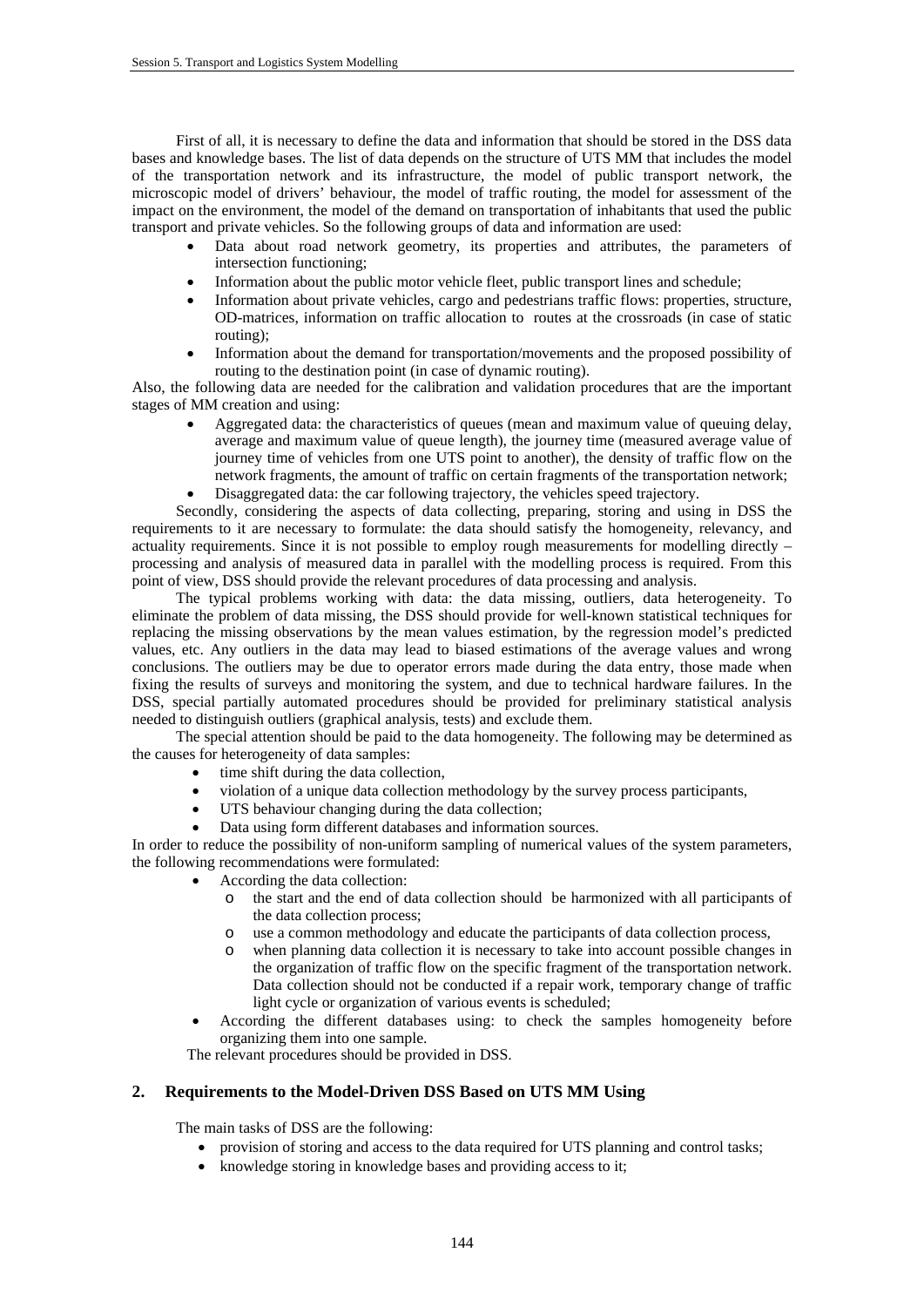- models storing in the model repositories and organizing access to them;
- ensuring the user interface to provide for data input by users;
- ensuring manipulation with the models and data;
- presentation of the output results in graphic and textual forms or in the form of generalized reports.

DSS usage means the inclusion of partial automation into the working with model, so it is necessary to provide automated access to data at different stages of the process. If MM is used as a constituent part of DSS, it is well to bear in mind that DSS should support the processes of preliminary project planning (modelling of UTS section), organization of additional data collection, UTS section model development, MM aggregated and disaggregated sensitivity analysis, its calibration and validation, estimation of measures of performance and goodness of fit, planning and execution of a number of experiments. The procedures of data collection, statistics pre-processing and processing; assessment of models running and measurement of efficiency, carrying out comparative analysis; data and simulation results representation in a user-friendly format should be automated.

A separate task is the arrangement of processing and storage of data necessary at all stages of model implementation. Data can be stored in decentralized databases of data owners or in DSS centralized databases. In case of decentralized storage, DSS should have access to the repositories of external databases for the extraction of relevant data and support of either the relevant format of data or procedures for data conversion into the relevant format. Moreover, the timely data updating procedures should be established in DSS in case of actual UTS changing. Also, DSS should support the procedures of data collection and pre-processing as well as data transition to the databases. The DSS should support the procedures of adding the new UTS data without changing or deleting the old ones, data conversion to the accepted format and data processing (deleting outliers, imputation of missing data, sample reduction, sample fusion, homogeneity analysis, etc.). In view of the fact that storage of time-changing information and data is needed, the databases must be temporal. The architecture of DSS data management subsystem that is responsible for the working with data is presented on Figure 1.

Moreover, DSS should include the knowledge bases that should contain not only normative and reference documents but also methods and methodological instructive regulations for application of models with necessary data under specific conditions. Development of such instructive regulations is a separate task, since an analyst facing the problem of selecting one or another way of assessing parameters or analysing a situation often spends a lot of time to select the appropriate tool for analysis (a model, a method, an approach).

DSS should provide an API-interface with external application systems; alternatively, it should include separate modules enabling one to perform the following procedures:

- 1. Statistical manipulation and analysis of data (both obtained from a real system and results of modelling and experiments), – as well as forecasting;
- 2. Modelling of UTS at macro- or microscopic level, the economic, demographic, and social situation in the city; modelling the ecological state, etc.;
- 3. Aggregated and disaggregated sensitivity analysis;
- 4. Calibration of UTS models, OD-matrices and preference functions when selecting routes, mode of transport, etc.;
- 5. Validation of models and analysis of scenarios.

A separate task of vital importance is the creation of a model management subsystem for organizing storage of models, working with them, and providing for their support. In particular, this subsystem should include a repository of different types of models: algorithm-based models, statisticbased models, linear programming models, graphical models, quantitative models, and qualitative models, and UTS simulation models. The last one includes the macroscopic and microscopic models of UTS fragments. As regards working with MM, it is necessary to provide the models interaction with databases. This problem has to be solved by database management subsystem module which is assigned the task of unloading the necessary data from databases, preparing it for transmission to the model and direct transmission. Also, this module is responsible for getting the data from the results of the sensitivity analysis and calibration procedures application, and the results of simulation and storing them in the appropriate databases. The scheme of data flows occurring in this case is presented on Figure 2.

The problem of data obsolescence is quite relevant. Taking into account that MM is based on the data needed for frequent actualization, the DSS should support the appropriate procedures. Usually the data actualization is based on the costly UTS surveys that should be regularly performed by governing bodies. The alternative approach is the using of the special procedures for data actualization based on historical data, with partial data collection on the real system.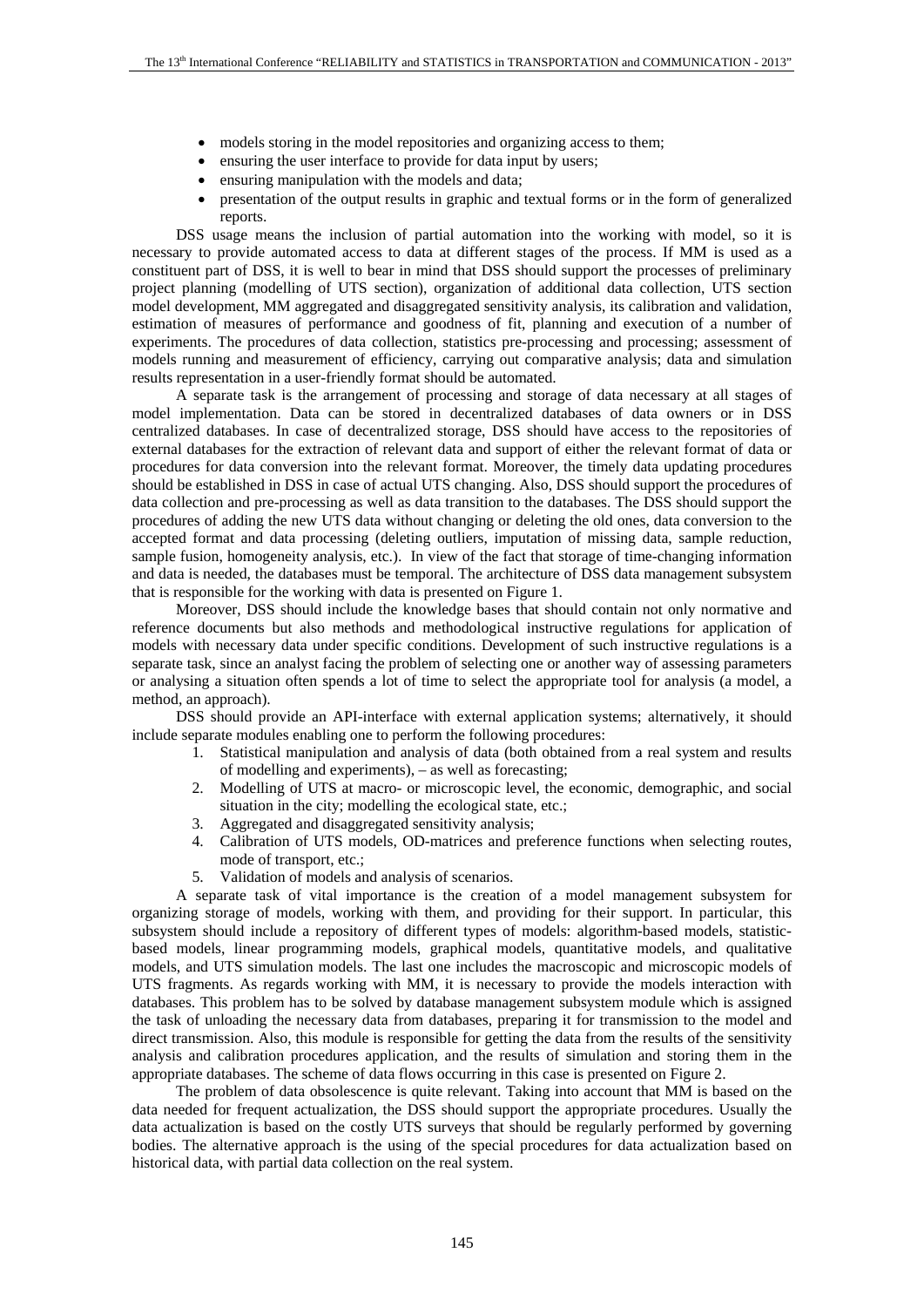

On the basis of formulated additional requirements to the data and DSS working with MM it was developed the methodology of MM application as a part of DSS.

*Figure 1.* Scheme of data management subsystem in DSS *Figure 2.* Scheme of data flow at various stages of working with model

#### **3. Methodology of Decision-Making Support on the Basis of UTS MM Repositories**

The model-driven DSS based on MM should support the decision-making process according the development plan for UTS (Fig. 3). DSS should help users to select the criteria for UTS functioning evaluation, provide access to the documentary standards referring to the methodology and procedures of UTS survey implementation, sensitivity analysis, and the application of calibration and validation procedures. Also it should support the database connectivity interface, procedures and special models for data evaluation, model relevance and data updating; the experimentation using the MM; processing simulation results and prediction of UTS traffic state development in the future under the old conditions of its functioning, and taking into account the planning modification. The prediction is necessary to implement not only the considered UTS fragment, but also the neighbouring ones since it is necessary to provide a well-balanced vision of UTS planning for improving the system level of service over the whole transportation network rather than a separate fragment only. The latter frequently impairs the use of microscopic simulation, as only one fragment of the model is normally considered.



*Figure 3.* Model-driven DSS application in the frame of development plan for UTS

The proposed methodology focuses on the issues of data updating and preparation for modelling, consideration of model preparation and simulation scenarios including the analysis of the influence of new solution implementation on the neighbouring fragments of the network. The procedure of MM application as a part of model-driven DSS for decision-making support should include the steps presented on Figure 4 (developed by the author; procedures are marked by yellow).

The proposed methodology includes the procedures that can be considered as instructions, describing the processes of MM creation, calibration and validation as well as data actualization using the regression models (RM) and macroscopic models. The methodology also supports the procedures for analysing the new solutions impact on the neighbouring fragments of UTS.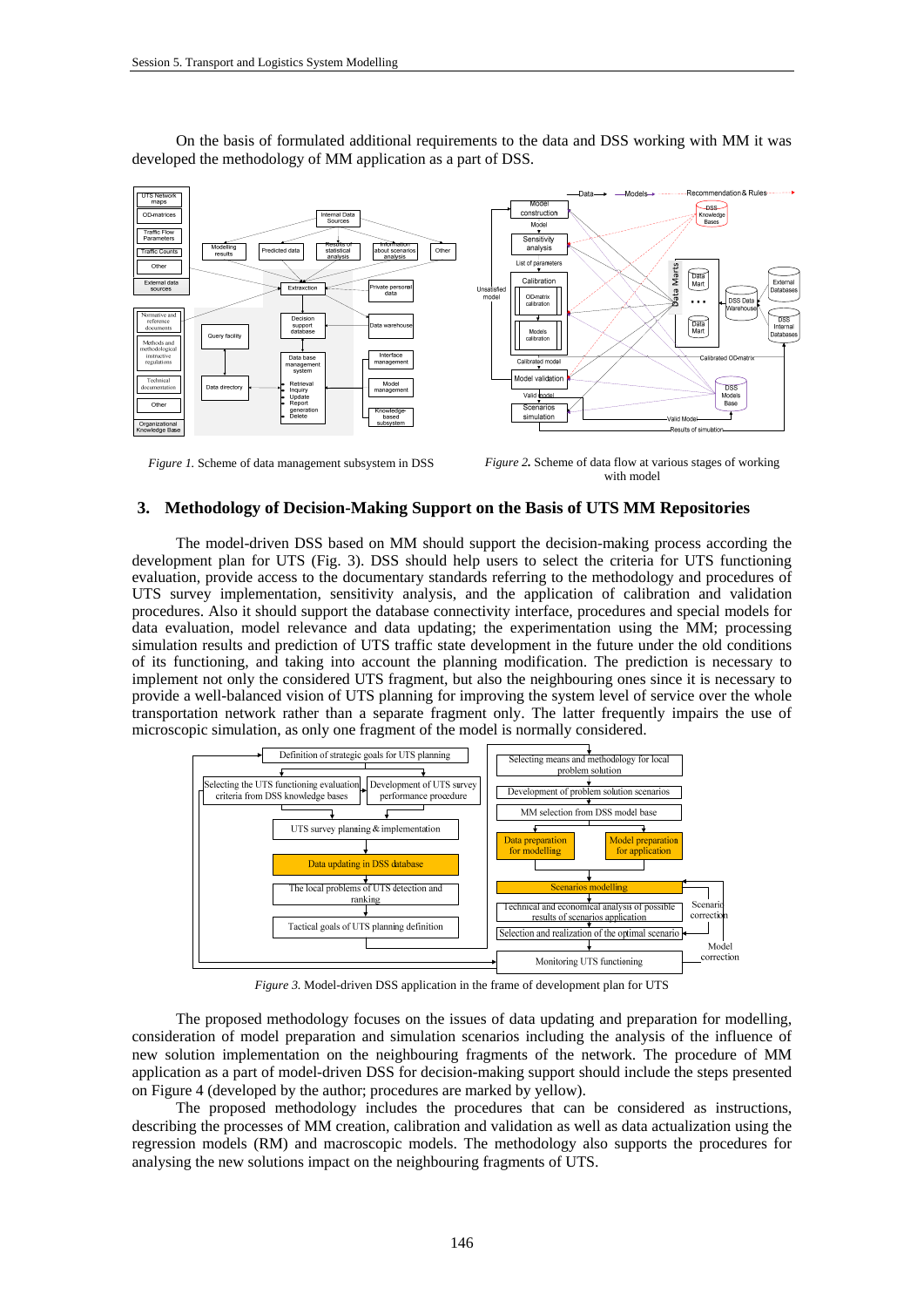

*Figure 4.* Scheme of MM application as a part of model-driven DSS for decision-making supporting

Eight procedures have been developed:

- 1. MM creation;
- 2. MM validation;
- 3. RM creation (the system was surveyed at the time moment  $t_i$ ) for data updating;
- 4. RM application for data actualization at the moment  $t_{i+n}$ , n=1.k of simulation model j, created at the moment  $t_i$ ;
- 5. Macroscopic model application for data actualization;
- 6. MM calibration;
- 7. Obtaining data for analysis of new solutions' influence on the neighbouring fragments of UTS (the case of two intersections located at the same level (road)).
- 8. Obtaining data for analysis of new solutions' influence on the neighbouring fragments of UTS (the case of two intersections located at different levels (roads)).

The following procedures will be considered more detailed in the paper:

- data actualization using the macroscopic models and regression models,
- analysing the new solutions impact on the neighbouring fragments of UTS.

#### **3.1. Problem of data obsolescence and proposed ideas for its actualization**

Considering the idea of MM application as a part of DSS, a separate storage for UTS fragments models (Fig. 5) should be arranged in DSS model bases, while the relevant data needed for simulation and decision-making – in DSS databases.



*Figure 5.* Set of several UTS fragments' MM that could be available for engineers and researchers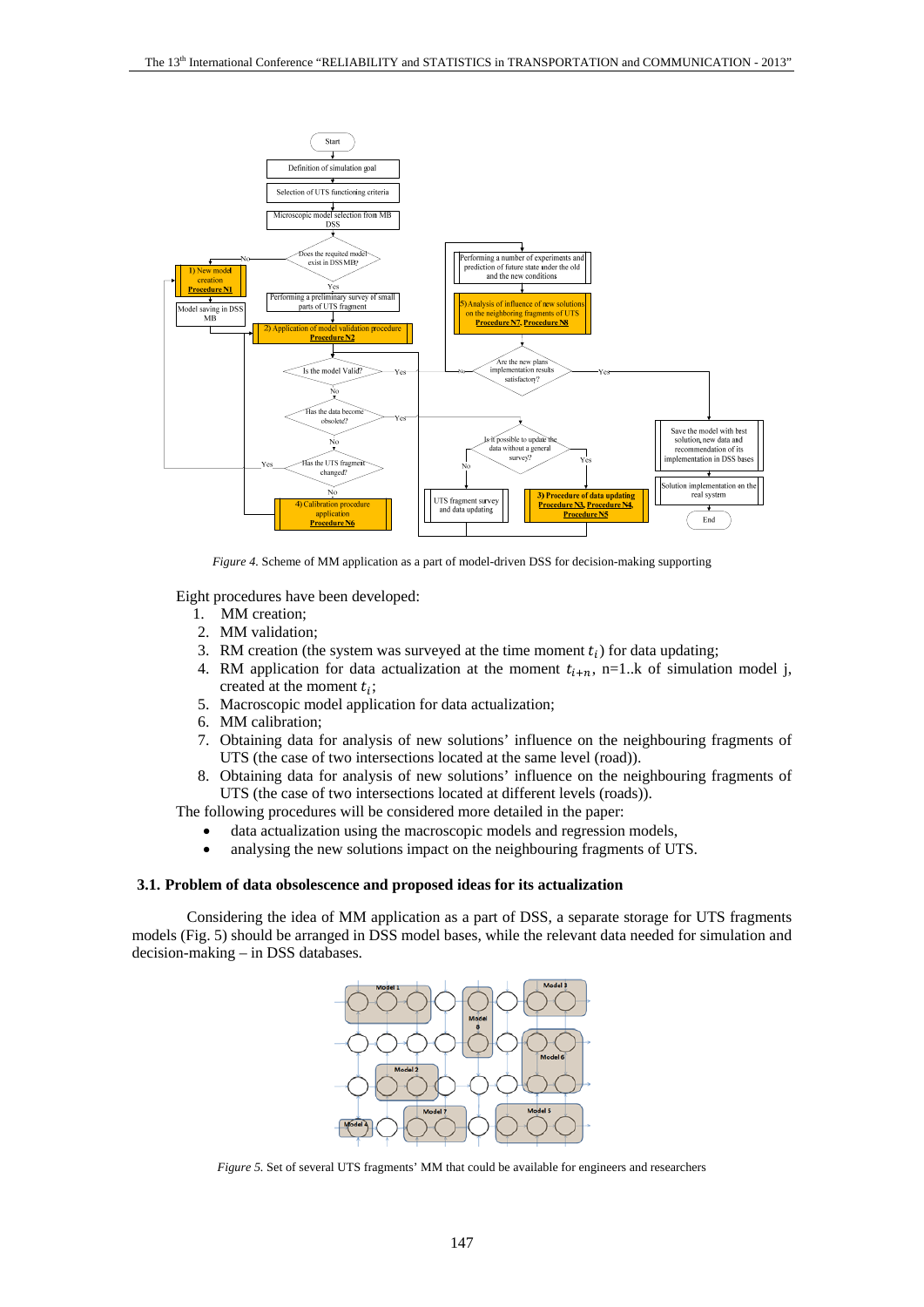There are two cases that are typical to solving the problem of UTS planning on the basis of DSS and that are related to the need of data updating:

#### **Case 1: the problem statement**

It is necessary to carry out a repeated investigation of UTS fragment on the basis of the previously created MM. This model is stored in the DSS model base. *The problem:* it is necessary to carry out the additional expensive and time-consuming UTS survey for the data updating.

# **Case 2: the problem statement**

Let us have a model  $M_i(t_n)$  for some fragment *i* of UTS created/updated at the time  $t_n$ . The goal of the investigation is to increase the throughput capacity of UTS fragment. To achieve the goal, several scenarios of its reconstruction are considered. It is necessary to analyse the influence of throughput capacity of UTS fragment *i* on the other fragments lying at the same distance from the considered one. Let us denote the other fragments as *j*,  $j = i \pm k$ , where  $k -$  is a number of crossroads located between crossroad *i* and *j*,  $k=2..n$  (Fig.5). It is necessary to simulate the new output traffic volumes from UTS fragment *i* and to estimate the influence of this traffic flow volume on the level of congestion of the other UTS fragment *j* using the corresponding simulation model (Fig. 6). *The problem*: without the implementation of new solutions on the real UTS fragments *i*, we can't get any information on the new traffic flows with regard to UTS fragment *j*.





*Figure 6.* Output traffic flow  $y_{out}^{(i)}$  of crossroad i has influence on the crossroad j input traffic flow  $x_1^{(j)}$ 

*Figure 7.* Illustration of the idea of RM application for the dependence between traffic volumes approximation

The traditional solution of the highlighted problem is either expensive (Case 1), or doesn't exist at all (Case 2). It is useful to find a way of reducing the number of additional surveys and costs. There were proposed by the author two ideas for the problem of data actualization solving:

- through the use of regression model as a tool for the dependence approximation of traffic flows of different UTS fragments (Fig.7);
- through the use of a macroscopic model of the UTS [7].
- The idea about regression model application is briefly described in the paper.

#### *The idea of regression model application*

It was proposed the hypothesis in the research according the possibility of regression models application as a means of dependence approximation between traffic flows volumes of two crossroads located at a distance on the one street (Fig. 8) and on the others streets (Fig. 9). The first one can be used for the problem of case N1 solving, the second one – for the case N2.





*Figure 8.* RM application for the dependence approximation *Figure 9.* Two-stage application of RMs for the prediction of UTS fragment j input traffic flow volume

There were conducted 6 numerical experiments for the proposed hypothesis testing, and the positive results were obtained.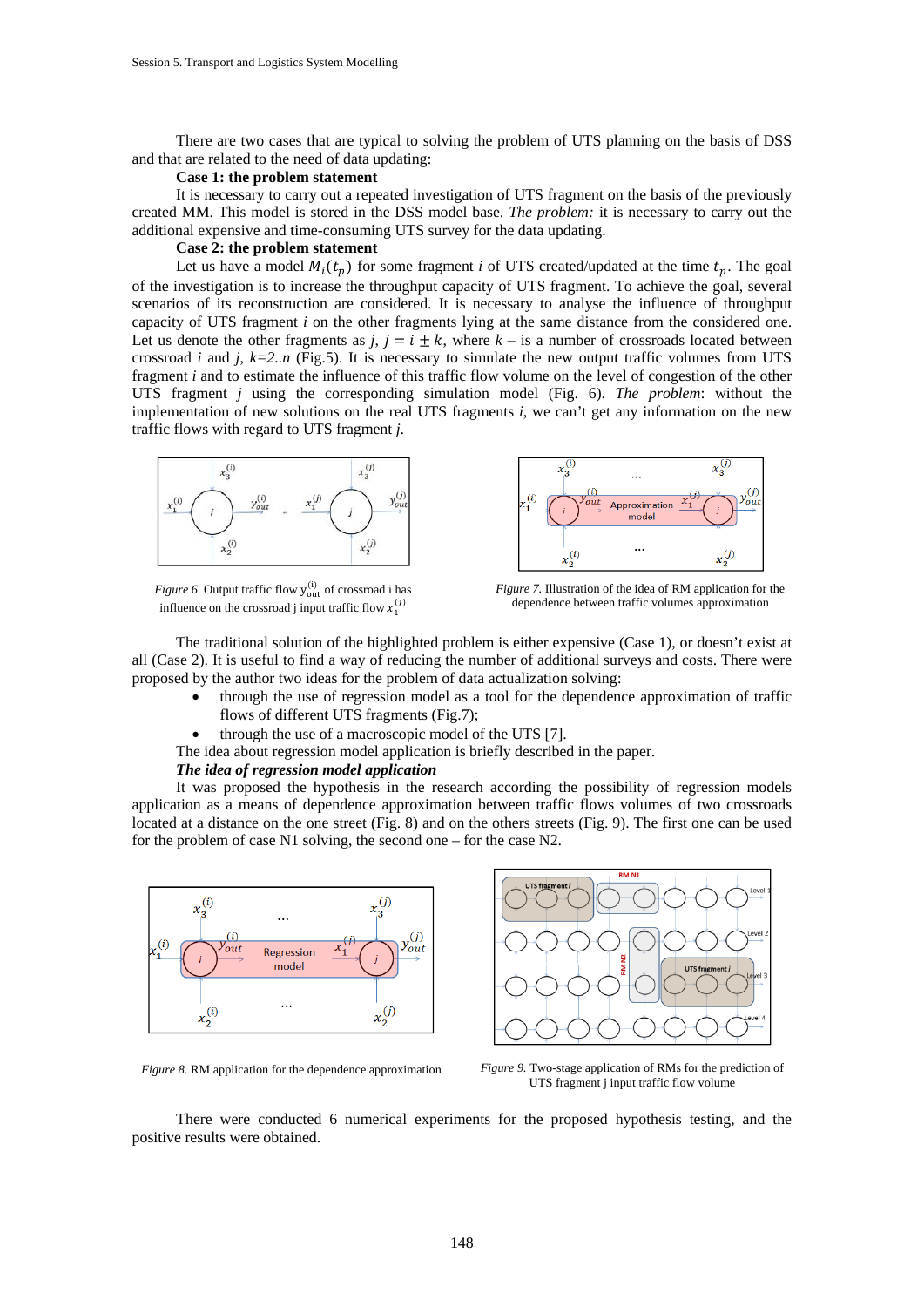On the basis of the proposed ideas and experimentally obtained results the procedures of RM and macroscopic model application for data absence and actualization in the frame of methodology were developed.

### **3.2. Procedures for data actualization on the basis of RM and macroscopic models**

The RM application as a part of DSS involves the application of several procedures that should be supported by DSS: regression model creation and RM application for data actualization at the moment  $t_{i+n}$ ,  $n=1..k$  of simulation model j, created at the moment  $t_i$ . All the procedures mentioned below are involved in the methodology of MM application as a part of DSS (Fig. 4).

## **Procedure N3: regression model creation (the system was surveyed at the time moment**  $t_i$ **)**



*Figure 10.* Procedure of RM creation for data actualization

It includes the following steps:

- 1. If the MM of the considered UTS fragment is missing:
	- a. Collecting crossroads-describing data:
		- Traffic volumes, their distribution at crossroads by the directions; traffic light signal groups functioning schedule;
		- Schedule of public transport;
		- Geometrical characteristics of road network;
		- Aggregated characteristics of traffic within the transport network fragments (queue length, queue time, etc.).
	- b. Storing the collected data in the DSS database;
	- c. Creating the MM of considered crossroads based on the collected data;
	- d. Calibrating the MM;
	- e. Saving the calibrated model in the DSS model base.
- 2. Applying the calibration procedure to the selected MM.
- 3. Creating samples of the traffic volume values obtained at the considered fragments of UTS for the subsequent RM creation on the basis of MM selected from the DSS model base and data from DSS database. For that purpose, the following steps should be taken:

1.1. MM preparation for experiments:

- a. setting up the total number of model runs, the simulation time, the model "warming-up" time and the time intervals of data collection, the conditions of data collection (aggregated during the selected time interval);
- b. selecting the traffic characteristics measured on the model (traffic volume at the input and output of crossroads – the total volume during the selected time interval);
- c. setting up the seed of random number generators as a random value.
- 1.2. Carrying out multiple runs of the model;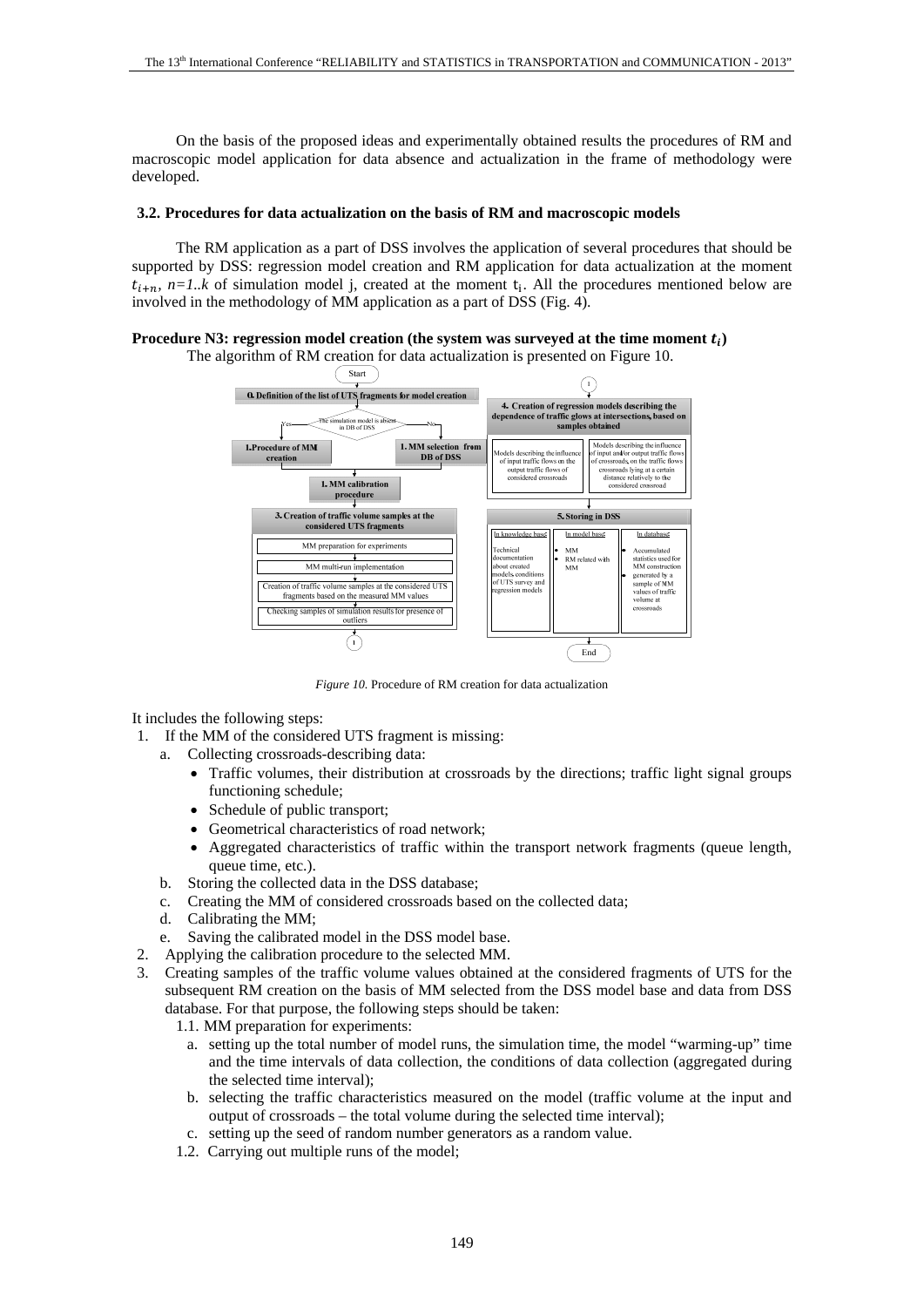- 1.3. Creating traffic volume samples at considered fragments of UTS on the basis of values measured on the model;
- 1.4. Analysing samples of simulation results: checking a sample for presence of outlying observations and excluding them.
- 2. Creating the following RM describing the dependence of traffic flows at the intersections based on the obtained samples:
	- a. Models describing the influence of input traffic flows on the output traffic flow of considered crossroads;
	- b. Models describing the influence on crossroad output of the input and/or output traffic flows of crossroads lying at a certain distance with regard to the considered one.

To put in effect the  $4<sup>th</sup>$  step, the following is necessary:

- Selecting the interesting crossroad or group of crossroads (depending on the tested hypothesis);
- Determination of the dependent variable and the number of independent variables forming the dependent variable's value. As a dependent variable, either the volume of output traffic flows at the crossroad or an aggregated value of the volume of the input traffic flows at the crossroad may be taken. Independent variables are traffic volumes of UTS fragments which, due to their location, form the traffic flow volumes of the dependent variable.
- Analysing the RM creation, the quality of the model, and the requirements to residuals. Conducting the RM quality analysis based on:
	- o General quality coefficients of RM (coefficient of determination of R-square, adjusted R-square, F-test, Standard Error of Estimation (SEE)).
	- o Analysis of signs of RM independent variables coefficients (they must not contradict to the nature of the traffic flows-rendered impact on the corresponding value of the output traffic flow); analysing the significance of individual factors' influence on the output traffic flow formation.
	- o Analysis of confidence and tolerance intervals for the dependent variable.
	- If the RM quality is inconsistent with the specified requirements various means to improve the model should be applied (changing RM the introduction of independent of non-linearity factors, etc.).

# 3. Storing in DSS:

- 3.1. In knowledge and model bases:
	- a. MM of a fragment of the transport network and the information about the conditions and date of construction of models, modelling objectives, conditions and date of data collection, and responsible persons;
	- b. regression models and the information on specific data, simulation models, and specific conditions of the data collection.
	- c. In knowledge bases to save technical documentation about created models, conditions of UTS survey and regression models.
- 3.2. In databases:
	- a. accumulated statistics that was used for the model construction. It is necessary to fix the relationship of that data with MM wherein it was used, including the date and conditions of the data collection, as well as technical documentation describing the data collection method and the network survey project implementation
	- b. A sample of the traffic volume at crossroads generated by MM, with the information on the specific data collected with regard to specific parts of transportation network, the conditions under which the experiment was implemented, the experiment date and time, and the reference to the technical documentation describing the conditions of the experiment.

# **Procedure N4: data actualization at the moment**  $t_{i+n}$ **,**  $n=1..k$  **of simulation model** *j***, created at the** moment  $t_i$

The algorithm of the data actualization procedure using the RM presented on Figure 11 and consisting of the following steps:

1. Conducting a trial measurement of traffic volume on the respective UTS fragment. By using confidence intervals – comparing the distribution of traffic flows at the crossroads by routes with the historical data. If the distribution of traffic at intersections is not different from the historical data –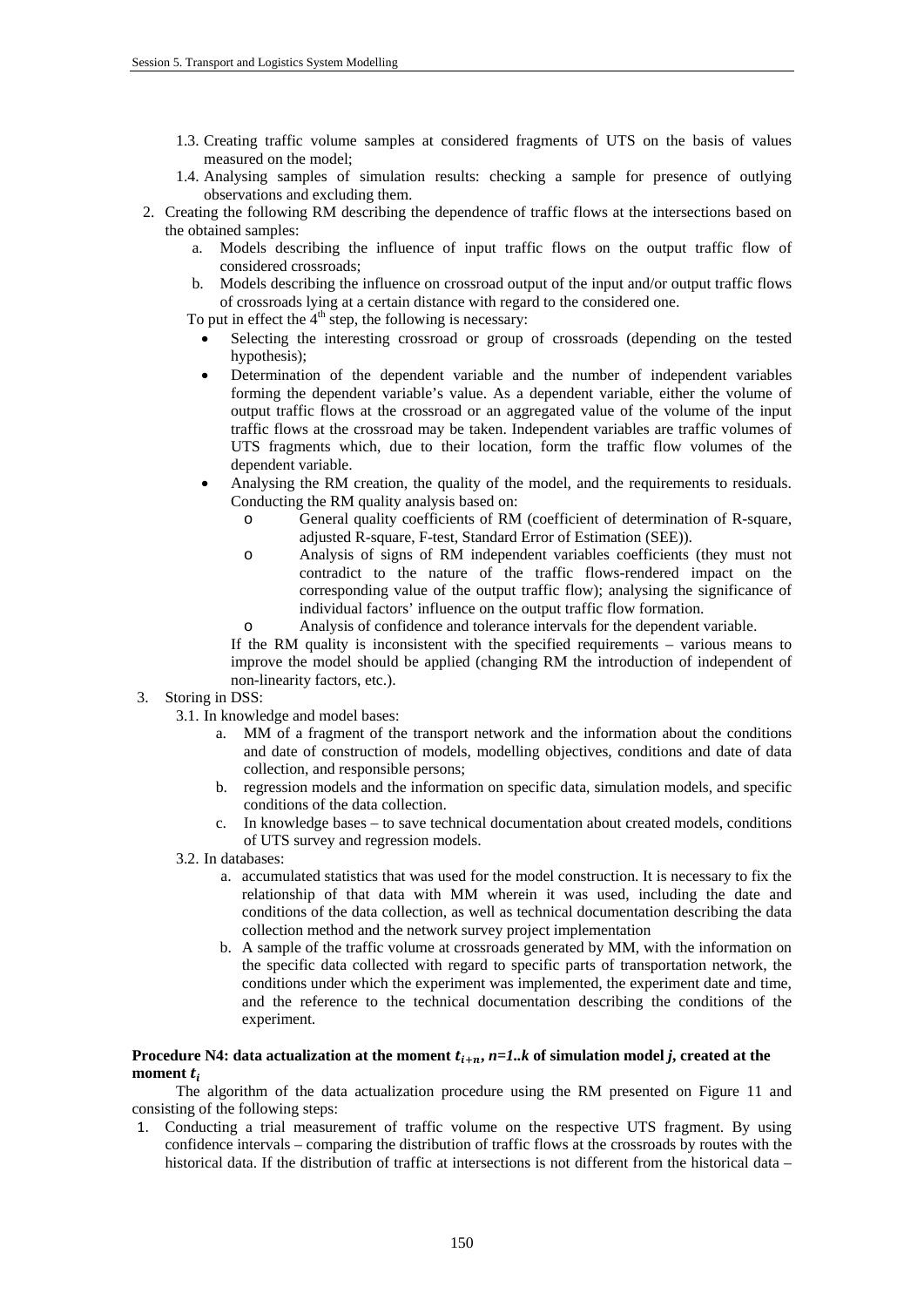one should pass over to the next step, otherwise the application of this method is impractical due to a change in traffic distribution over the network, which entails the necessity of re-examination and a new regression model creation.

- 2. The comparative analysis of the similarity of traffic volume on intersections obtained during the preliminary UTS survey with the application of available historical data, using:
	- a. The confidence interval: based on the previously accumulated data obtained as a result of simulation, the confidence interval is estimated and affiliation of the measured volume mean values to the confidence interval is analysed;
	- b. Applying tests of homogeneity, performing analysis of variance or regression models in order to substitute the new traffic values based on the available models of examined fragments of the transport network, and to generate the traffic volume samples. Comparing the sample to the samples obtained in the previous studies by applying the homogeneity tests (Mann-Whitney test, Kolmogorov-Smirnov test, Chi-square), analysis of variance, and regression models.
	- c. In case of a statistically significant difference between the data at different time intervals of system monitoring – applying the data actualization procedure (passing over to step 3).
- 3. Evaluation of the new values of traffic volume on unexplored parts of UTS fragments:
	- a. To get the existing regression models created based on previous data,
	- b. To substitute the new values of traffic for certain fragments of the network,
	- c. Using the regression models to predict new values of traffic volume for the other fragments of UTS where the new value was not obtained.



*Figure 11.* Data actualization procedure based on partially collected data and RM

Limitation of this procedure application: this procedure is meant to be applied under the conditions of MM use with the static routing. On condition of dynamic routing, OD-matrices and the models of decision-making according the route selection must be calibrated. For the calibration of ODmatrix and decision-making models, traffic information with regard to certain fragments of the network is needed. The more data from different network segments, the better. The OD-matrix calibration algorithm runs using the collected data.

#### **Procedure N5: data actualization using the macroscopic model**

The scheme of macroscopic model application procedure is presented on Figure 12, but the detailed description includes the following steps:

- 1. Implementation of a set of MM N1 running under the proposed UTS fragment functioning conditions.
- 2. Estimation of the new aggregated values of the traffic using the obtained simulation results: volume of traffic on the different fragments of UTS, travel times, speed of traffic, and queues characteristics.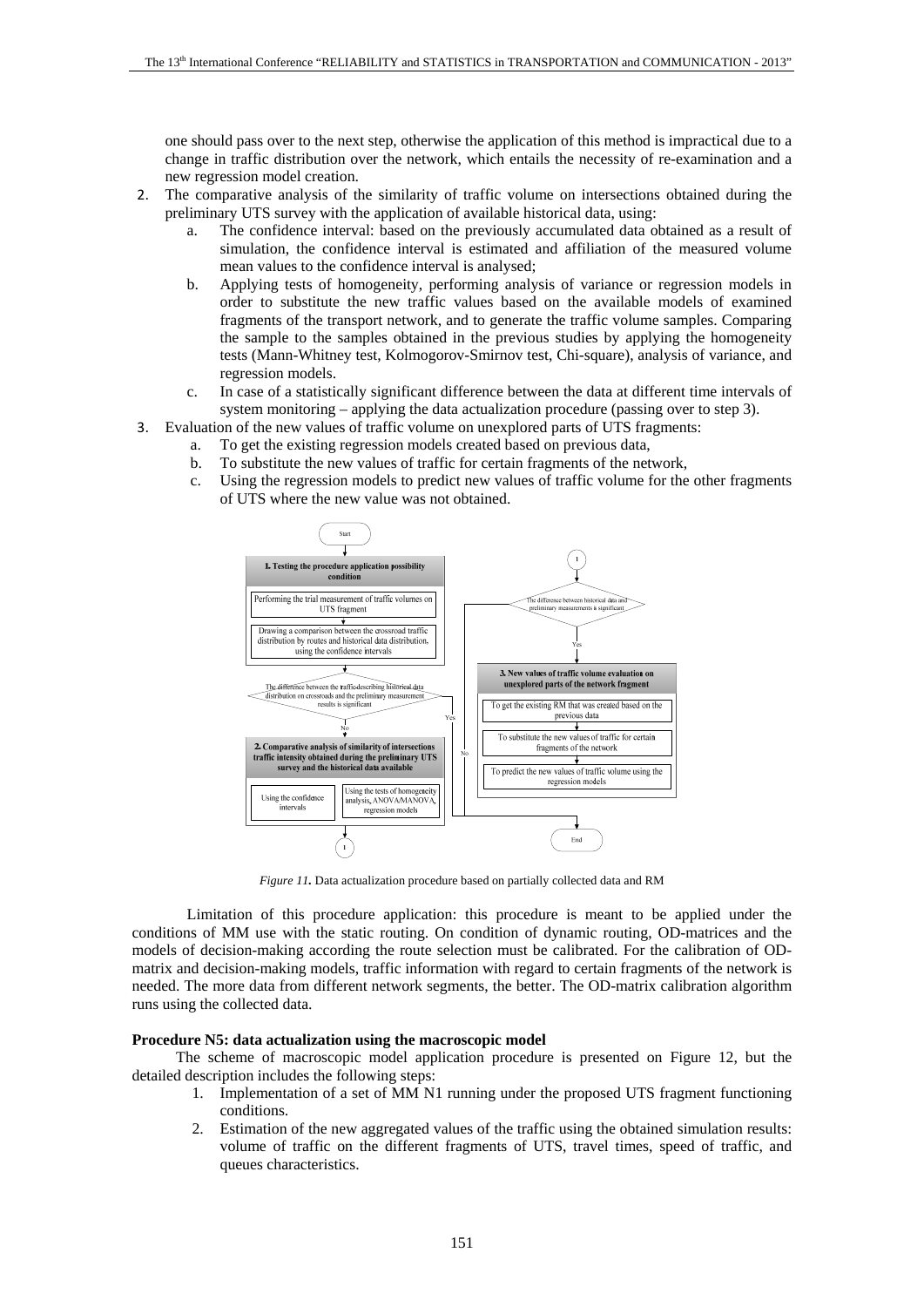- 3. Running the MM and updating the OD-matrix for the MM, taking into account the collected characteristics of traffic and applying the procedure of OD-matrix calibration.
- 4. Importing the data of MM N1 to the macroscopic model using the built-in software tools.
- 5. Running the macroscopic model with the new OD-matrix and obtaining the new values of traffic flows at all UTS.
- 6. On the basis of macroscopic modelling results obtaining the updated values of traffic flows and crossroad traffic distribution by itineraries for the input points of MM N2.
- 7. Updating the MM N2.
- 8. Exercising a set of runs of MM N2, and obtaining the aggregated characteristics of traffic.
- 9. If some problems with traffic state on the fragment N2 of UTS are identified considering different scenarios of problem solution at micro-level. Obtaining the new values of traffic characteristics and making the import to the macroscopic model.
- 10. To make the steps N4-N7 for the MM N1. If it will be necessary to repeat the procedure several times while will not be find the convergence state.

The proposed procedure may also be used for updating of several microscopic models if UTS survey on some fragments of UTS is conducted.



*Figure 12.* Procedure of macroscopic model application for MM data actualization

## **3.3. Procedures for data acquisition for analysing the influence of new solutions upon the neighbouring fragments of UTS**

The procedure is meant for modelling the traffic data for the MM *j* on the updated values of the traffic model *i*. Two procedures of a regression model application have been proposed:

### **Procedure N7: Data acquisition for analysing the influence of new solutions on the neighbouring fragments of UTS (with two crossroads located at the same level (road))**

The algorithm of RM application for data acquisition is presented on Figure 13 and consists of the following steps:

- 1. Taking from DSS an updated MM of a fragment of UTS *i* and the values of the input traffic by performing multiple runs, and getting a sample of values of the output flows. The number of runs should match the number of observations (of) other traffic flows forming the junction *j*.
- 2. Taking regression model from the base models of DSS, correlating the traffic volumes of *i-th* modified UTS fragment with the traffic volumes of *j-th* fragment of the transport network, which are at the same level.
- 3. Setting the simulated data describing the output flow volumes of *i-th* fragments of UTS to the regression model and estimating the prediction of the value of input traffic volumes for the *j-th* fragments of UTS.
- 4. Using the sample of predicted values as an input data on new volume of traffic flows for MM of *j-th* fragment of UTS.
- 5. Running the simulation model of *j-th* fragment of UTS and estimating the new traffic flow characteristics of *j-th* fragments under the new condition of functioning of *i-th* fragments of UTS.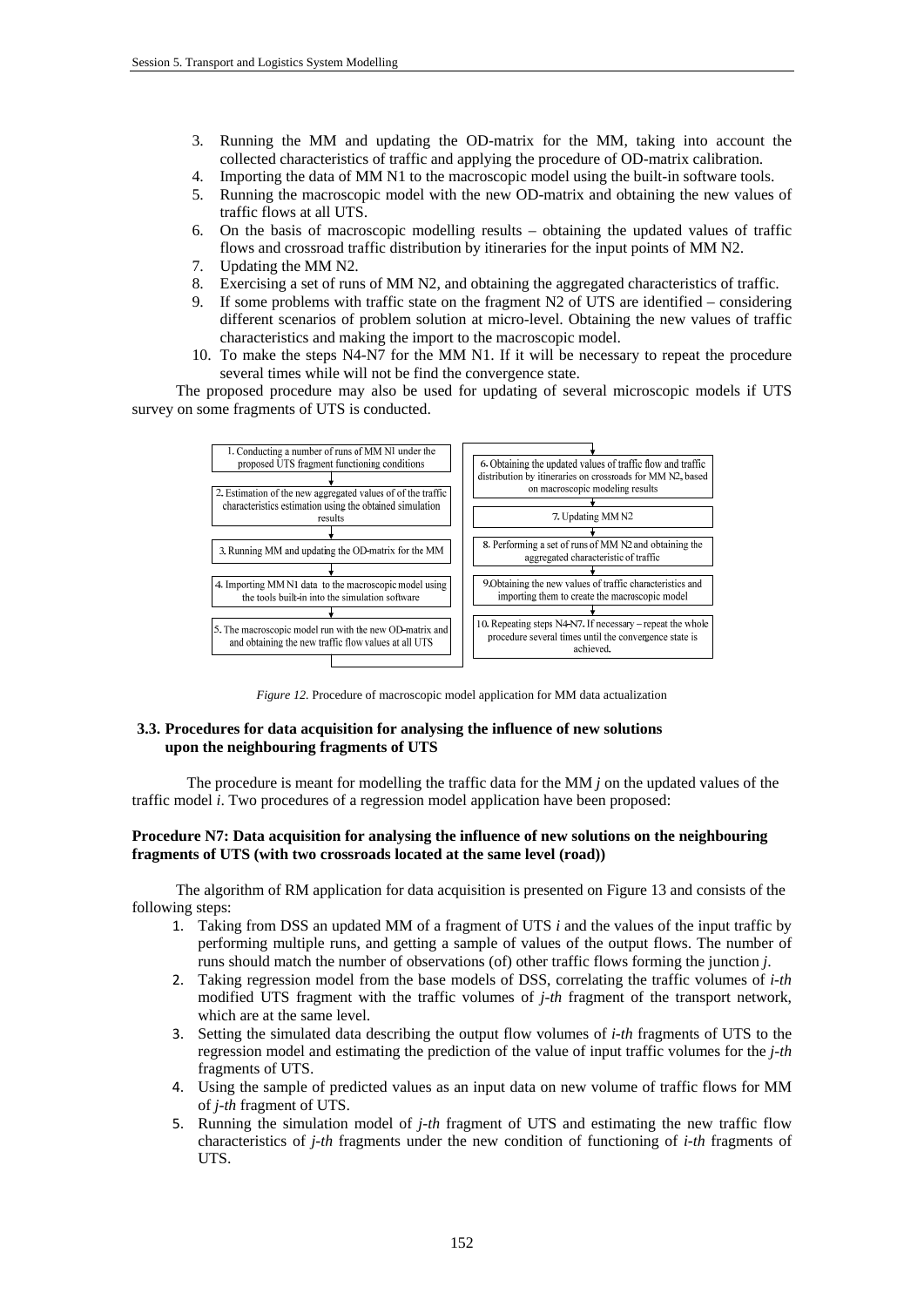

*Figure 13.* Data actualization procedure for *j*-th MM based on changed *i*-th MM data (two crossroads located at the same level (road))

#### **Procedure N8: Data acquisition for analysing the influence of new solutions on the neighbouring fragments of UTS (with the crossroads located at different levels)**

The algorithm of RM application for data acquisition is presented on Figure 14 and consists of the following steps:

- 1. Getting an updated MM of a fragment of the transport network *i*, the values of the input traffic through multiple model runs to sample values of the output stream. The number of runs of the model should correspond to the number of observations of other traffic flows forming the junction *j*.
- 2. Taking the RM from the DSS model base, with step-by-step correlation of the *i*-th and *j*-th fragments of the network (Fig. 10).
- 3. Substitution of the simulated values of the output flow of the model *i* into the RM N1 and estimating the prediction of the values of output traffic volume.
- 4. Using the estimated values of traffic volume obtained by the RM N1 as the values of the independent variable of RM N2 and obtaining the estimation of the values of output traffic.
- 5. Using as input data the estimated values of traffic volume for the MM *j* obtained by the second RM
- 6. Running the MM of *j*-th fragment of UTS and estimating the new traffic flow characteristics of *j*-th fragments under the new condition of functioning of *i*-th fragments of UTS.



*Figure 14.* Procedure for data actualization for j-th MM based on the updated values of traffic of i-th MM (two intersections are located at different levels (road))

## **4. Conclusions**

In the paper were considered some methodological aspects of UTS MM application as a part of DSS. The proposed methodology includes the procedures of MM creation, calibration and validation; data actualization and new obtaining using the regression and macroscopic models. The last two groups of